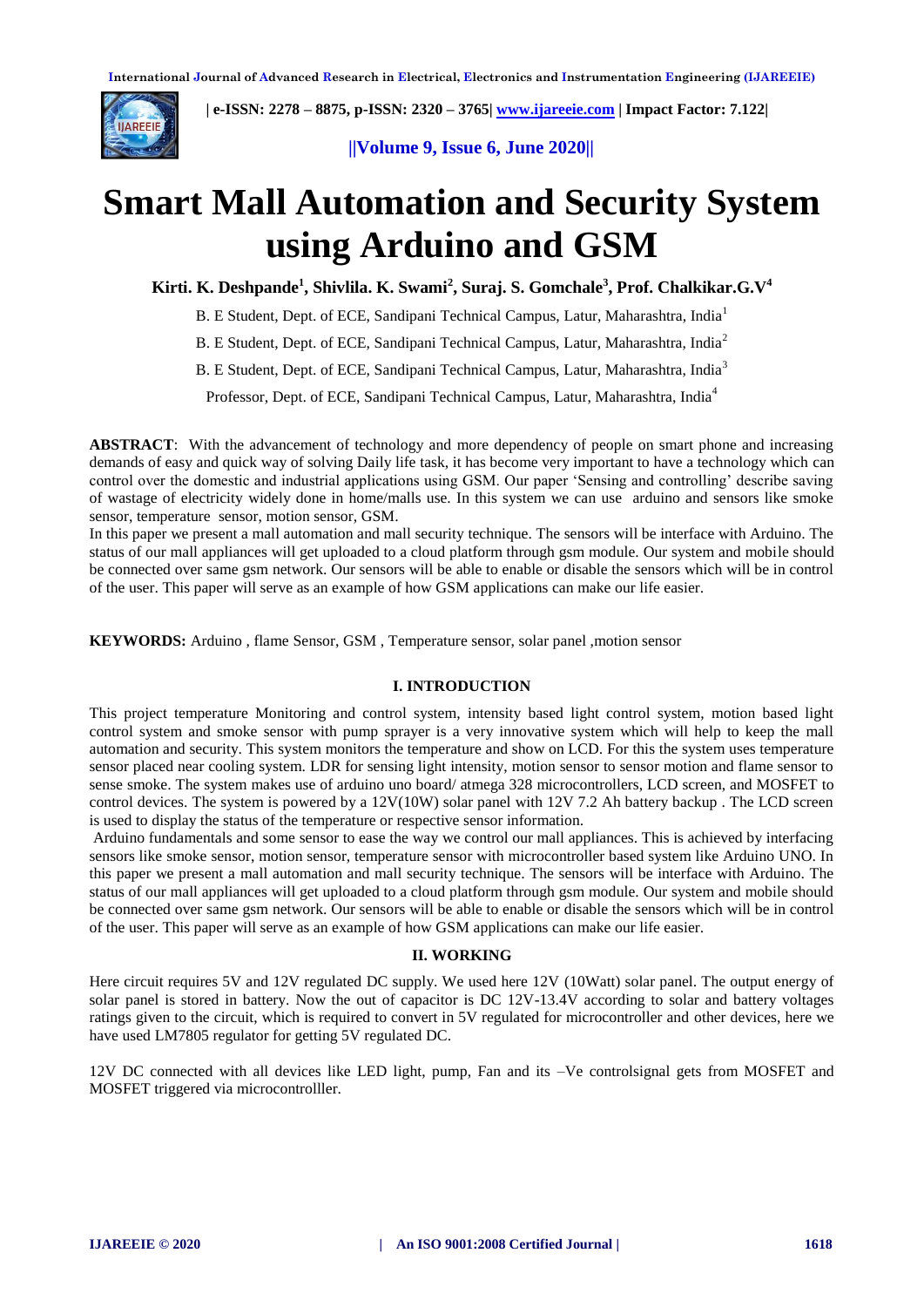

 **| e-ISSN: 2278 – 8875, p-ISSN: 2320 – 3765| [www.ijareeie.com](http://www.ijareeie.com/) | Impact Factor: 7.122|** 

 **||Volume 9, Issue 6, June 2020||** 



# **Fig.1 Circuit diagram**

In this arduino board (microcontroller) works with 16MHz frequency used for (timer configuration), the unwanted frequency produced is bypassed by the capacitor of 27pf capacitor. Reset pin is connected to resistor of 10K whenever reset requires the reset switch (2 lead push to ON switch/ micro push to switch) required to press.

LCD data pins (AD4 to AD7) is connected to the pin 10, pin 11, pin12, pin 13 to send the data for the LCD display. The control pins of LCD display is connected to pin 8, pin 9, respectively take action as RS, E. Variable resistor of 10K (or fixed 2.2K) is connected to the adjust contrast of 16X2 LCD display. 10uf capacitor is used to cancel loading effect and 0.1uf is used to bypass the unwanted spikes produced in the circuit.

Light sensors is connected to A0, Smoke sensor is connected with A1, motion sensor connected with A2, smoke 2 sensor connected with A3 and temperature sensor is connected withA4. by sense physical parameter by sensor microcontroller takes action to control devices with MOSFET IRF540 N channel MOSFET.

All capacitors of 0.1uf near analog/ digital/ microcontroller Ics are connected to reduce spikes in the circuit, spikes produced by inductive load/ sparking contacts of loads and capacitor of 1000uf/25V at regulator output is connected for the cancel loading effect in the circuit while driving the high current source.

#### **III. COMPONENT SPECIFICATION**

#### *A.ARDUINO UNO BOARD*

The Arduino expansion was emerged in ITALY to build up low cost hardware for communicating design. This Arduino UNO s an excellent choice for any IOT applications design and, one can expect and carve programs according to the needs. The Arduino UNO board acts as a control unit in this experiment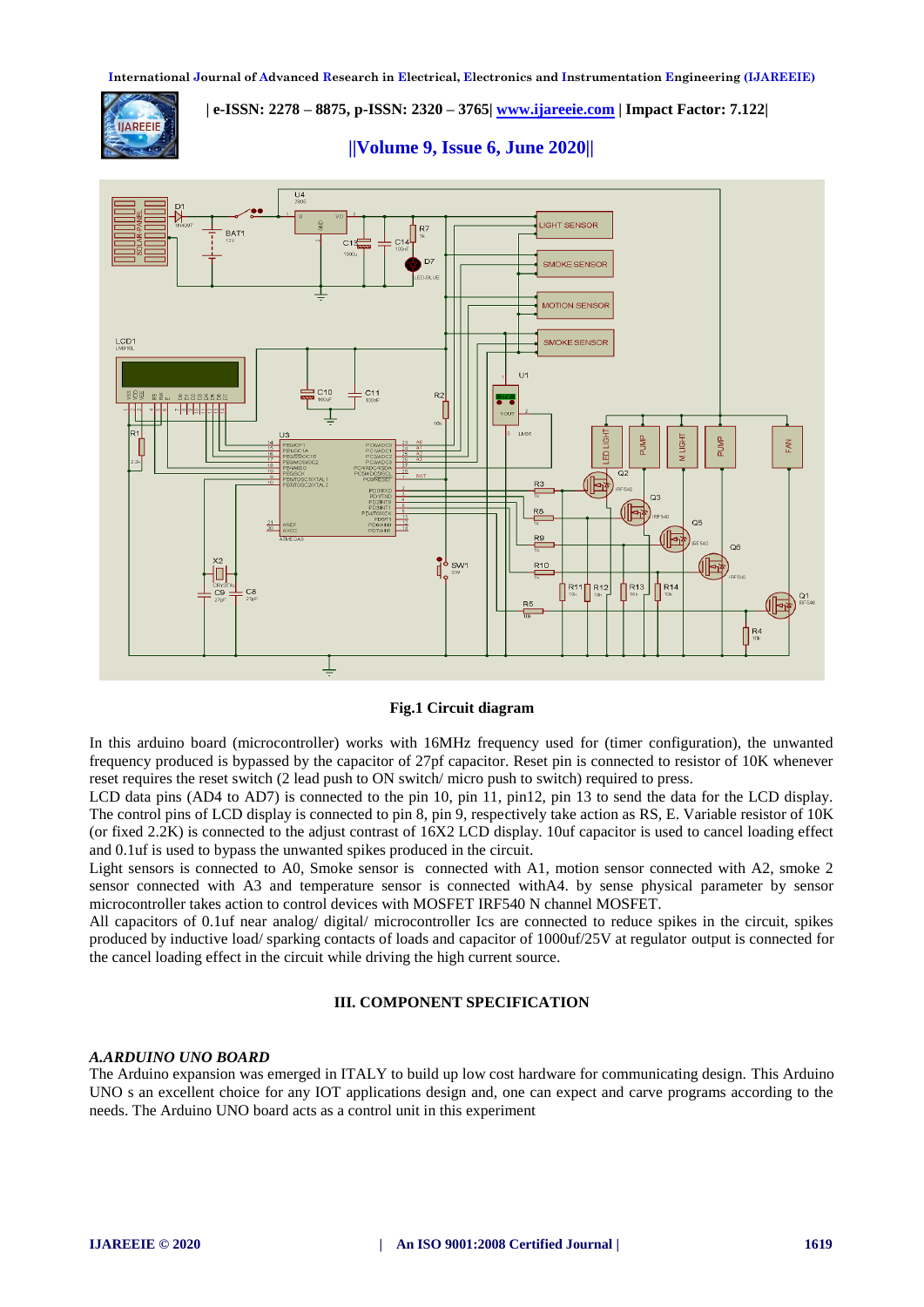

# **| e-ISSN: 2278 – 8875, p-ISSN: 2320 – 3765| [www.ijareeie.com](http://www.ijareeie.com/) | Impact Factor: 7.122| ||Volume 9, Issue 6, June 2020||**



### **Fig.2 arduino board**

# *B. SOLAR CELL*

A relay is an electrically operated switch. Many relays use an electromagnet to mechanically operate a switch, but other operating principles are also used, such as solid-state relays. Relays are used where it is necessary to control a circuit by a separate low-power signal, or where several circuits must be controlled by one signal.



**Fig.3 solar cell**

# *C.DC PUMP*

Smaller electric water pumps, such as the kinds used in homes, usually have small DC motors. The DC motor is contained in a sealed case attached to the impeller and powers it through a simple gear drive. In the center of the motor is a rotor with coils around it. Around those coils are magnets, which create a permanent magnetic field that flows through the rotor



**Fig.4 -DC pump**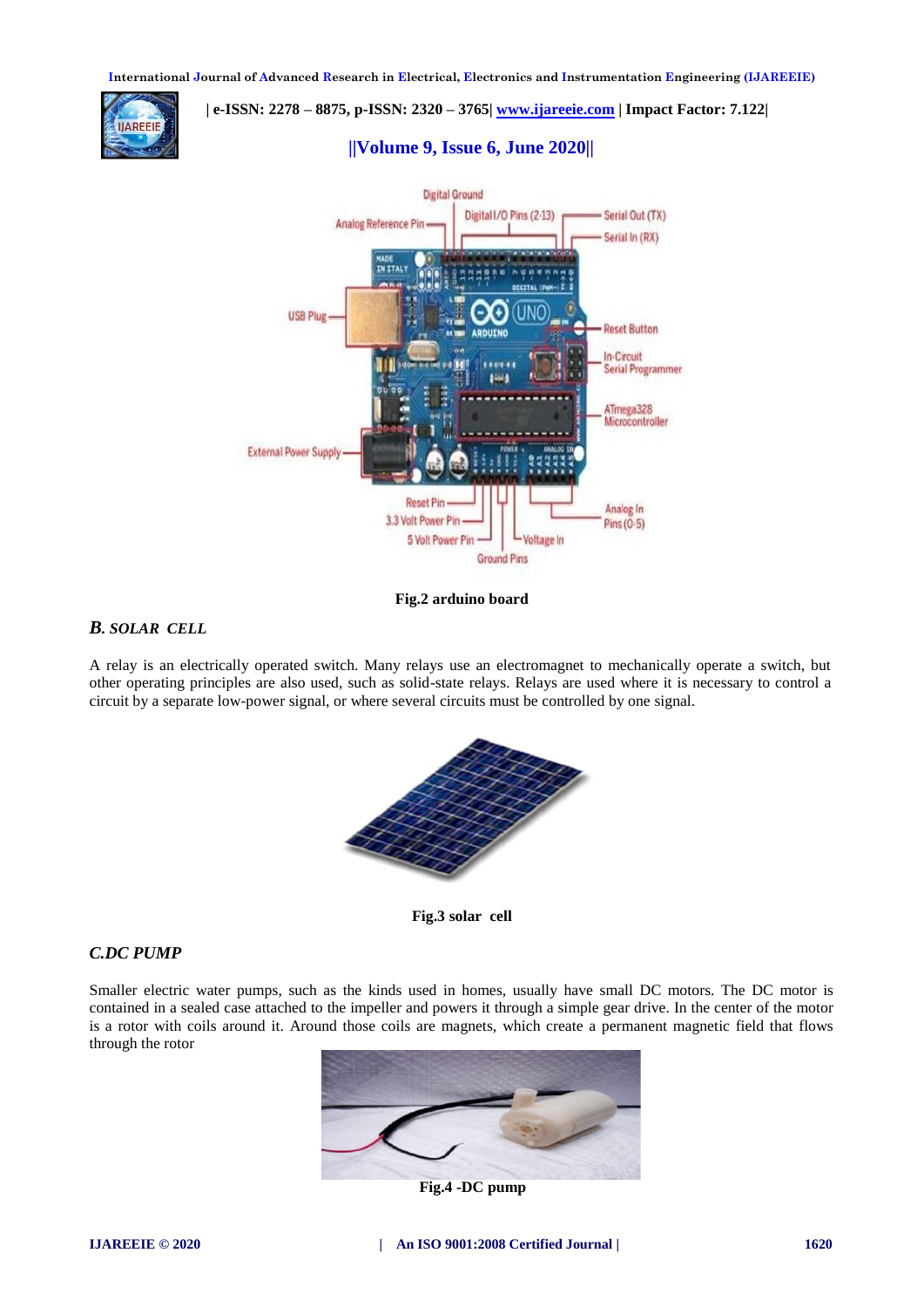

 **| e-ISSN: 2278 – 8875, p-ISSN: 2320 – 3765| [www.ijareeie.com](http://www.ijareeie.com/) | Impact Factor: 7.122|** 

# **||Volume 9, Issue 6, June 2020||**

#### *D. PIR MOTION SENSOR*

The main purpose of motion detection is to sense an intruder and send an alert to your control panel, which alerts your monitoring center. Sensors work when you are not there. Some security systems can be programmed to record events via a security camera when motion is detected.

Motion sensors stand guard, ready to react to various situations, such as movement in your living room, windows or doors being opened or closed, or a broken window. In our project it detects motion in front of motion sensor.



**Fig. 5 Flame sensor**

#### *E.GSM*

 SIM900A module is one of the smallest Quad-band 850/900/1800/1900 GSM/GPRS surface mounted modules in the world. With LCC package technology, SIM900A provides the ultra tiny configuration of  $19.9 \times 23.6 \times 2.6$  mm and can be embedded in customer applications, offering the highest reliability and robustness.

Featuring an industry-standard interface, SIM900A delivers GSM/GPRS performance for Data, Voice, and SMS with extremely low power consumption, extended temperature and compact profile. With extremely compact size and integrated protocols, SIM900A can almost meet all the M2M requirements, including VTS, Personal Tracking, Wireless POS, Smart Metering, Industrial PDA and many other M2M applications.



**Fig.6 GSM module**

# *F.LCD DISPLAY*

A **16x2 LCD** means it can display 16 characters per line and there are 2 such lines. In this LCD each character is displayed in 5x7 pixel matrix. This LCD has two registers, namely, Command and Data.

The command register stores the command instructions given to the LCD. A command is an instruction given to LCD to do a predefined task like initializing it, clearing its screen, setting the cursor position, controlling display etc. The data register stores the data to be displayed on the LCD. The data is the ASCII value of the character to be displayed on the LCD. Click to learn more about internal structure of a LCD.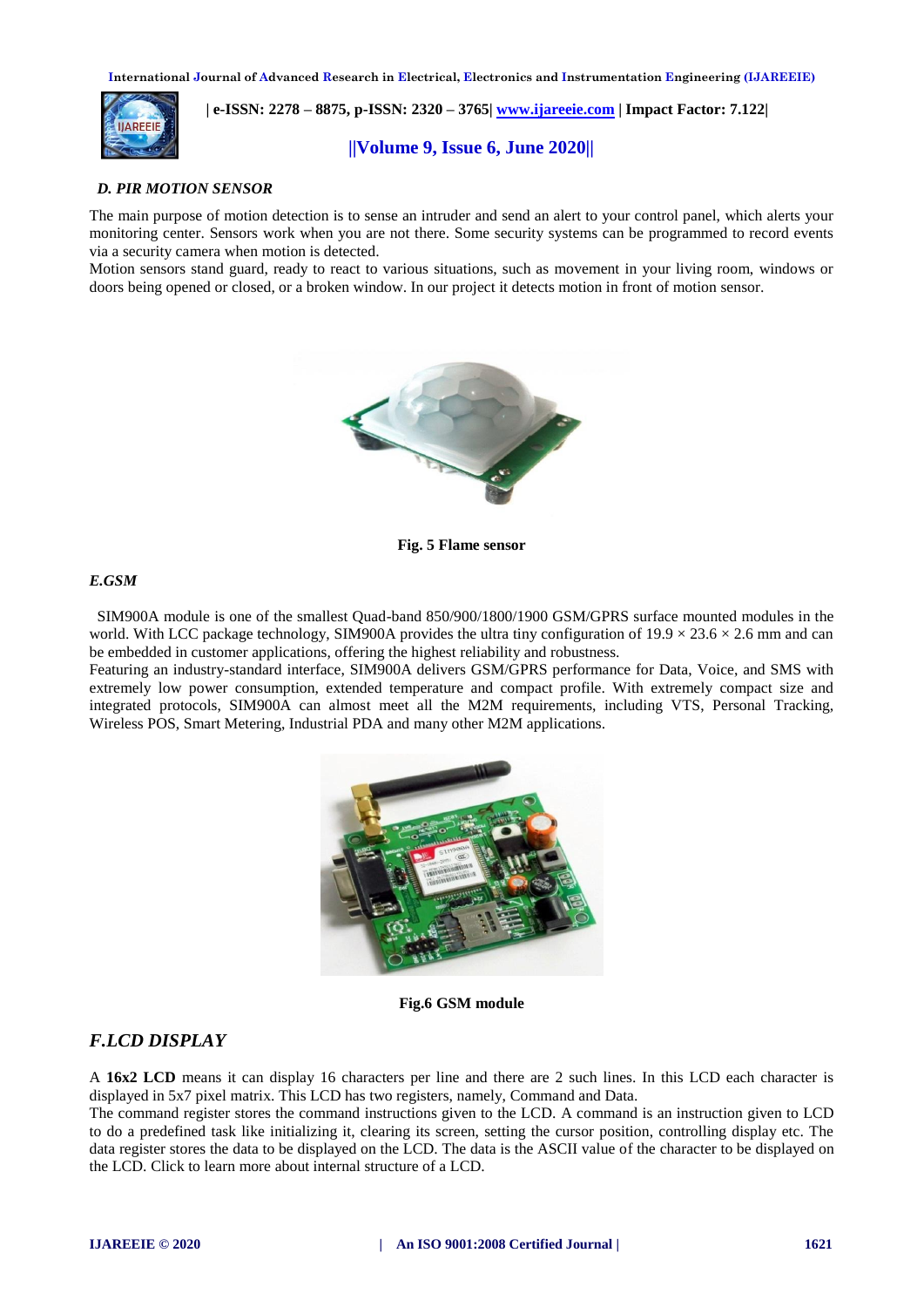

 **| e-ISSN: 2278 – 8875, p-ISSN: 2320 – 3765| [www.ijareeie.com](http://www.ijareeie.com/) | Impact Factor: 7.122|** 

# **||Volume 9, Issue 6, June 2020||**



**Fig. 7 LCD display**

# *G.LM35 TEMPERATURE SENSOR*

The LM35 series are precision integrated-circuit temperature devices with an output voltage linearly-proportional Centigrade temperature. The LM35 device has an advantage over linear temperature sensors calibrated in Kelvin, as the user is not required to subtract a large constant voltage from the output to obtain convenient Centigrade scaling. The LM35 device does not require any external calibration or trimming to provide typical accuracies of  $\pm$ <sup>1</sup>/4°C at room temperature and ±¾°C over a full −55°C to 150°C temperature range. Lower cost is assured by trimming and calibration at the wafer level. The low-output



**Fig. 8 Temperature sensor**

# **IV.EXPERIMENTAL SETUP FOR MALL AUTOMATION**



**Fig. 9 Setup**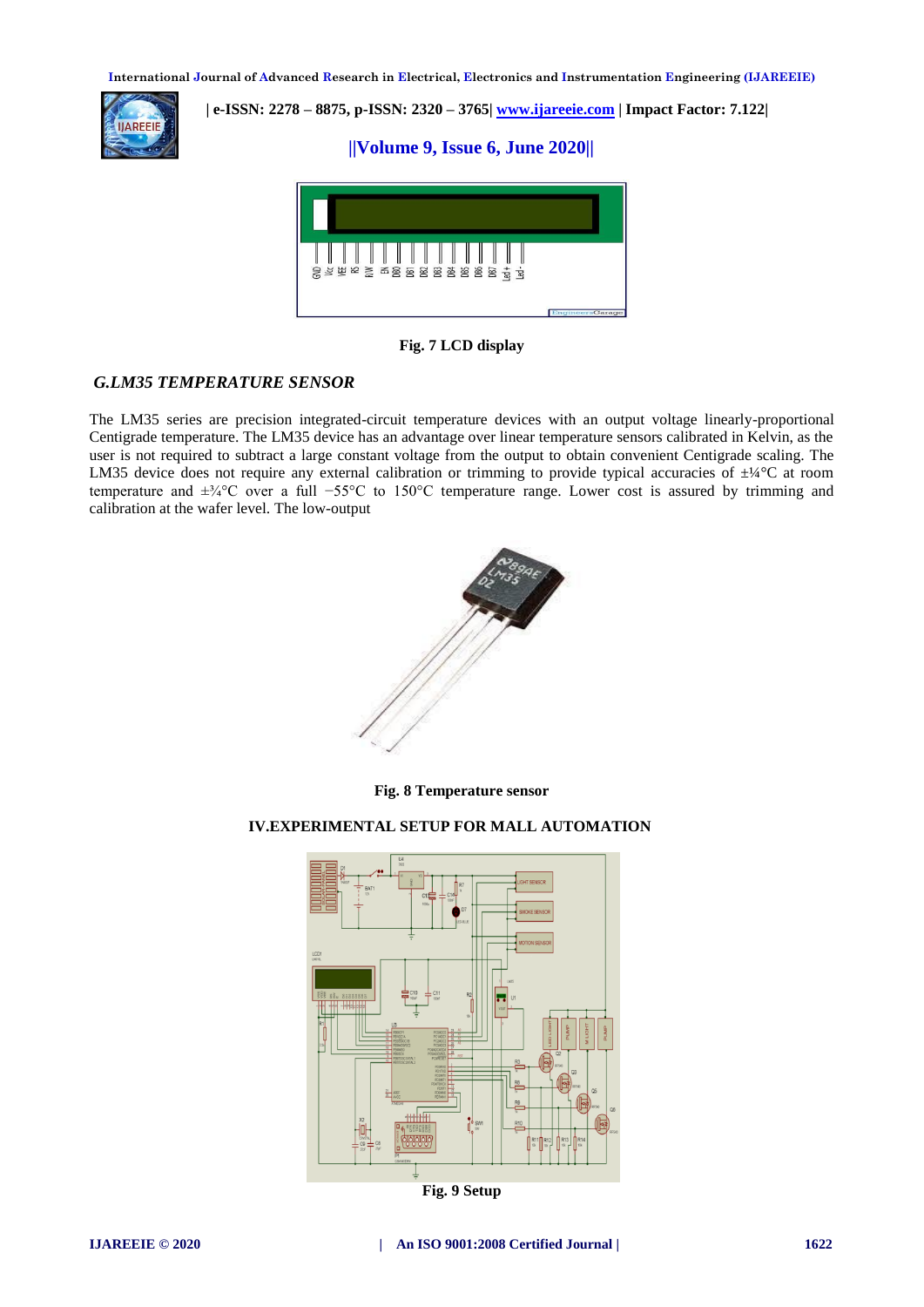

 **| e-ISSN: 2278 – 8875, p-ISSN: 2320 – 3765| [www.ijareeie.com](http://www.ijareeie.com/) | Impact Factor: 7.122|** 

# **||Volume 9, Issue 6, June 2020||**

This paper basically consists of three important parts i.e. sensing, monitoring, and controlling system. The first part sensing is done by sensors like motion sensor, temperature sensor etc. the monitoring task is done by the cloud platform and the controlling part is done by our microcontroller unit i.e. is Arduino UNO.

The sensors, appliances and GSM module are interfaced with Arduino UNO. This project temperature Monitoring and control system, intensity based light control system, motion based light control system and smoke detector with pump sprayer is a very innovative system which will help to keep the mall automation and security. This system monitors the temperature and show on LCD. For this the system uses temperature sensor placed near cooling system. LDR for sensing light intensity, motion sensor to sense motion and smoke sensor to sense smoke. The system makes use of arduino uno board/ atmega 328 microcontrollers, LCD screen, and MOSFET to control devices. The system is powered by a 12V (10W) solar panel with 12V 7.2 Ah battery backup. The LCD screen is used to display the status of the temperature or respective sensor information.

#### **V.ADVANTAGES**

1)The circuit required power supply for its operation is very less. (12V, 500mAh)

2)We can implement up to 6 sensor with this microcontroller by implementing little Other hardware.

3)The circuit is compact in size, so small space is required can be fit in small box or can be fit in board also.

4)Show the resulting output on LCD display so it is user friendly.

# **VI. APPLICATION**

1)It can use in industries as automatic control.

2)It can be used in automation system also, to control lights or any electrical appliances by physical conditions.

3)It can be used in home use also, to control temperature and lights.

4)It can be used to security purpose by implementing little other hardware.

5)It can be used as temperature meter.

6)This system save energy .the wastage of energy is avoid

7)this system is secure and easy for use

#### **VII.RESULT**

Thus our group actively coupled with project, and we develop this project named as "MALL AUTOMATION".

In this project we have used multiple sensors like light sensor, smoke sensor, motion sensor and temperature sensor. As respective condition detected microcontroller takes action to control it, And shows result on LCD display. This whole system is operate with solar power and backup is used using 7.2Ah battery. It can operate 4 hours for continuously use.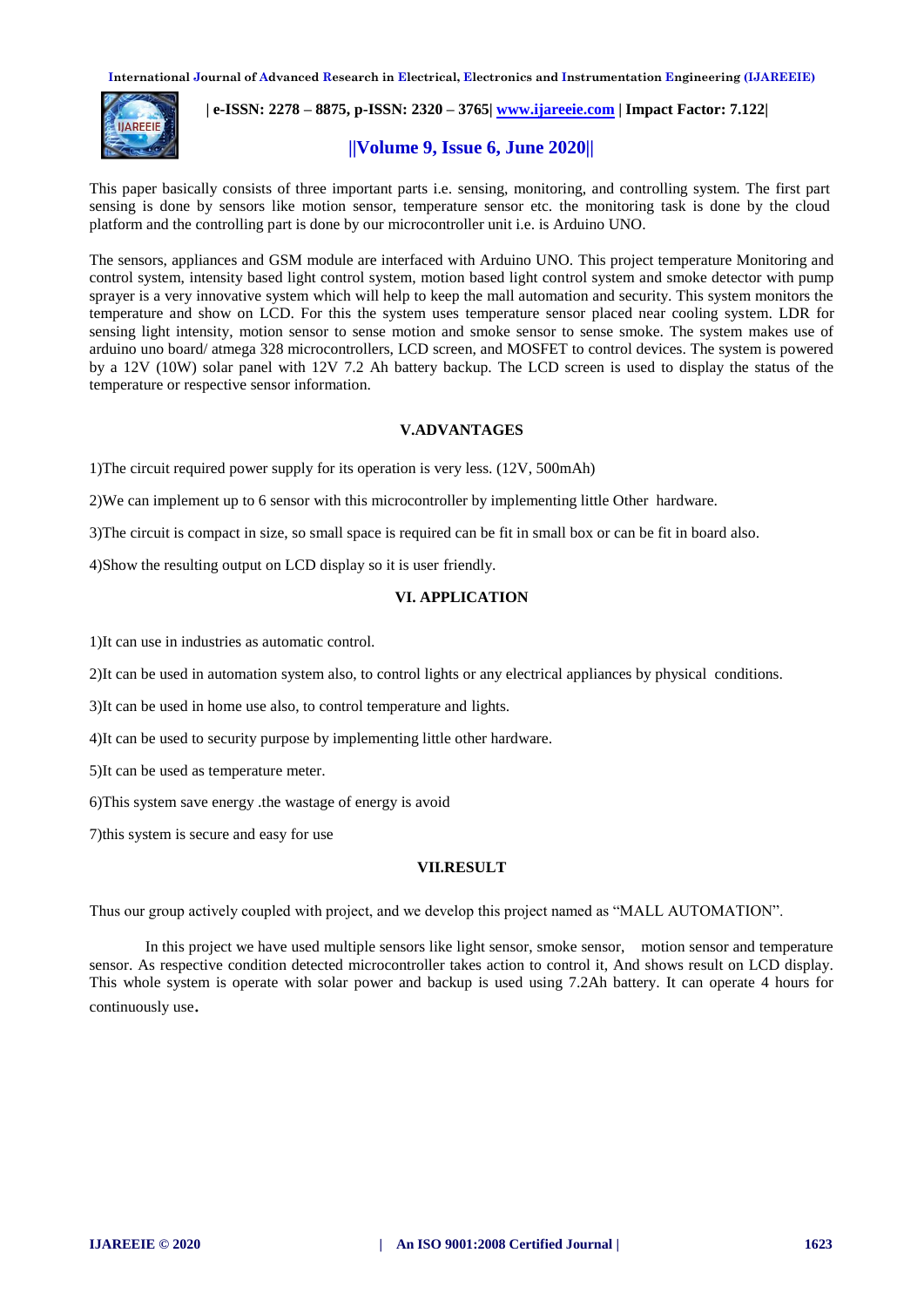

 **| e-ISSN: 2278 – 8875, p-ISSN: 2320 – 3765| [www.ijareeie.com](http://www.ijareeie.com/) | Impact Factor: 7.122|** 

 **||Volume 9, Issue 6, June 2020||** 





#### **Fig.10 Result**

At a final note, we conclude that GSM leads to become universal in every aspect. This paper will be very beneficial in our normal day to day life and will bring much needed innovation in his fast changing world of technology where people prefer to have control over things using the smartphones which will bring ease to their routine life.

#### **VIII.CONCLUSION**

In this project we have used multiple sensors like light sensor, smoke sensor, motion sensor and temperature sensor. As respective condition detected microcontroller takes action to control it, And shows result on LCD display. This whole system is operate with solar power and backup is used using 7.2Ah battery. It can operate 4 hours for continuously use.

At a final note, we conclude that GSM leads to become universal in every aspect. This paper will be very beneficial in our normal day to day life and will bring much needed innovation in his fast changing world of technology where people prefer to have control over things using the smartphones which will bring ease to their routine life.

#### **REFERENCES**

- **[1]** K. M. Passino, "Bio mimicry of bacteriaSmart Sensor System[sGerard Meijer \(Editor\)I](https://www.wiley.com/en-us/search?pq=%7Crelevance%7Cauthor%3AGerard+Meijer)SBN: 978-0-470-86691- 7 October 2008
- [2] Emily Bone The Solar System (Beginners Series) Hardcover 28 May 2010
- [3]https://www.electronics-tutorials.ws/io/io\_3.html
- [4] Sensor technology handbook Wilson Cited by 838H. Khalife, N. Malouch, S. Fdida, "Multihop cognitive radio networks: to route or not to route," IEEE Network, vol. 23, no. 4, pp. 20-25, 2009.
- [5] Y.-C. Liang et al., "Sensing-Throughput Trade-off for Cognitive Radio Networks, "IEEE Trans. Wireless Commun., vol. 7, pp. 1326–37 ,April 2008.
- [6] <https://www.arduino.cc/en/Tutorial/ArduinoToBreadboard>
- [7] "Mobile technologies GSM". Archived from the original on 30 March 2014. Retrieved 7 November 2013.